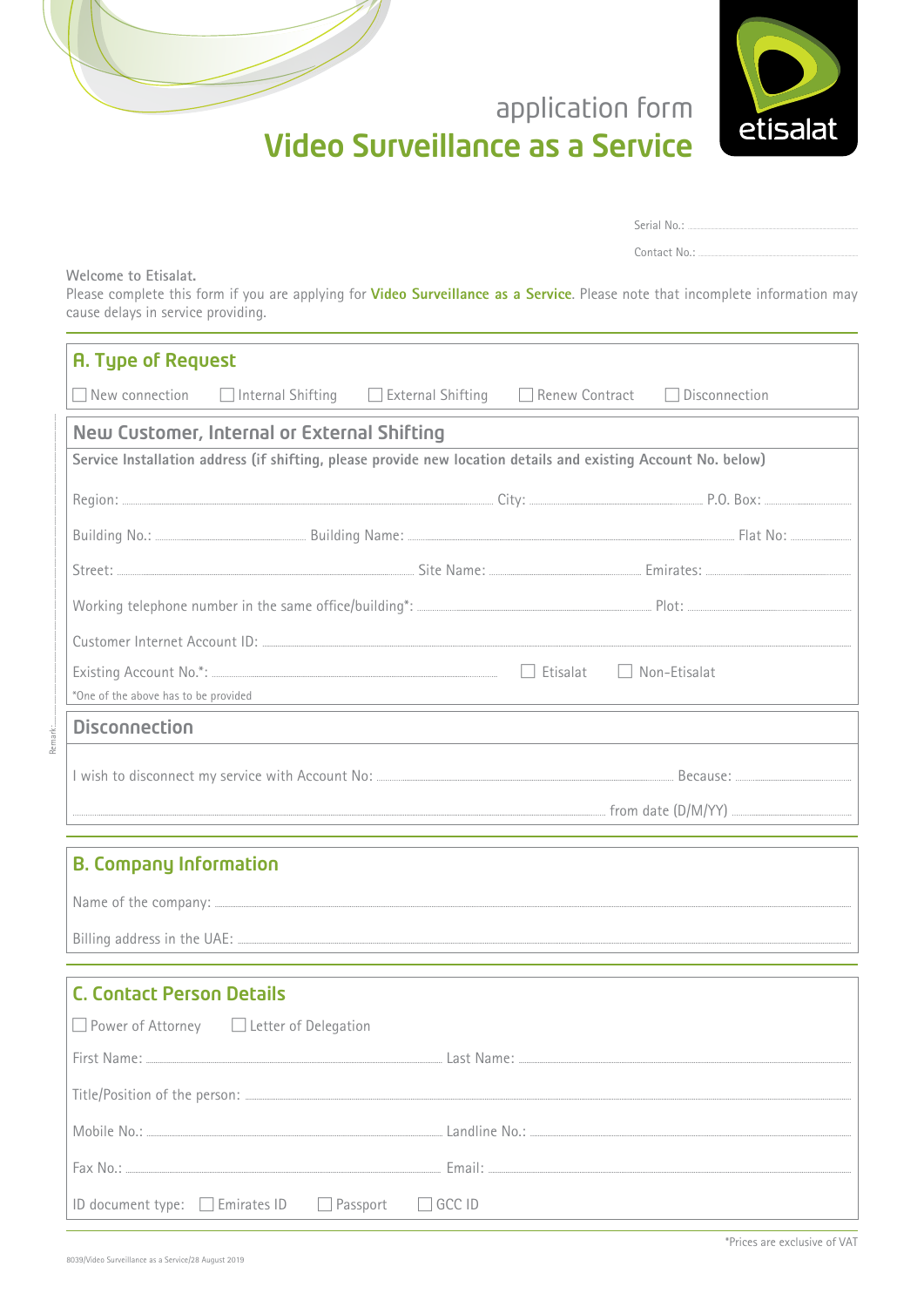|                             | D. Company contact details                   |          |                                                                                  |  |
|-----------------------------|----------------------------------------------|----------|----------------------------------------------------------------------------------|--|
|                             |                                              |          |                                                                                  |  |
|                             |                                              |          | Title/Position of the person: <u>Communications</u> of the series of the person: |  |
| <b>E. Type of service</b>   |                                              |          |                                                                                  |  |
|                             | $\Box$ New customer $\Box$ Existing customer |          |                                                                                  |  |
|                             |                                              |          |                                                                                  |  |
| <b>F. Bill statement</b>    |                                              |          |                                                                                  |  |
| Language: Rabic             |                                              | English  |                                                                                  |  |
| Format: 1. e-Bill           |                                              | Detailed | Summary                                                                          |  |
|                             | 2. Mail                                      | Detailed | $\Box$ Summary                                                                   |  |
| <b>G. Existing services</b> |                                              |          |                                                                                  |  |
|                             |                                              |          |                                                                                  |  |
|                             |                                              |          |                                                                                  |  |
|                             |                                              |          |                                                                                  |  |

# H. Base Packages

| Option 1                         | Option 2                         | Option 3                         | Option 4                           |
|----------------------------------|----------------------------------|----------------------------------|------------------------------------|
| 4 camera package                 | 8 camera package                 | 16 camera package                | 32 camera package                  |
| 4 Cameras                        | 8 Cameras                        | 16 Cameras                       | 32 Cameras                         |
| (2 Bullet & 2 Dome)              | (4 Bullet & 4 Dome)              | (8 Bullet & 8 Dome)              | (16 Bullet & 16 Dome)              |
| 4 Channel NVR                    | 8 Channel NVR                    | 16 Channel NVR                   | 2x16 Channel NVRs                  |
| 45 days local storage            | 45 days local storage            | 45 days local storage            | 45 days local storage              |
| Free 1 People count &            | Free 2 People count &            | Free 4 People Count &            | Free 8 People Count &              |
| 1 Heat map Analytics             | 2 Heat map Analytics             | 4 Heat map Analytics             | 8 Heat map Analytics               |
| 7 Days Free Cloud Storage        | 7 Days Free Cloud Storage        | 7 Days Free Cloud Storage        | 7 Days Free Cloud Storage          |
| MRC for 3 yrs - AED 99/Month     | MRC for 3yrs - AED 198/Month     | MRC for 3yrs - AED 396/Month     | MRC for 3yrs - AED 792/Month       |
| OTC for cabling and installation | OTC for cabling and installation | OTC for cabling and installation | OTC for cabling and installation - |
| $-$ AED 400                      | $-$ AED 800                      | $-$ AED 1,600                    | AED 3.200                          |

# **I. Additional Cloud Storage Add-Ons**

|                   | Option 1                                 | <b>Option 2</b>                          | Option 3                                 |
|-------------------|------------------------------------------|------------------------------------------|------------------------------------------|
|                   | $30$ days $-$<br>39 AED/per camera/Month | $60$ days $-$<br>63 AED/per camera/Month | $90$ days $-$<br>94 AED/per camera/Month |
| 4 camera package  | 156 AED/Month                            | 252 AED/Month                            | 376 AED/Month                            |
| 8 camera package  | 312 AED/Month                            | 504 AED/Month                            | 752 AED/Month                            |
| 16 camera package | 624 AED/Month                            | 1,008 AED/Month                          | 1,505 AED/Month                          |
| 32 camera package | 1,248 AED/Month                          | 2,016 AED/Month                          | 3,008 AED/Month                          |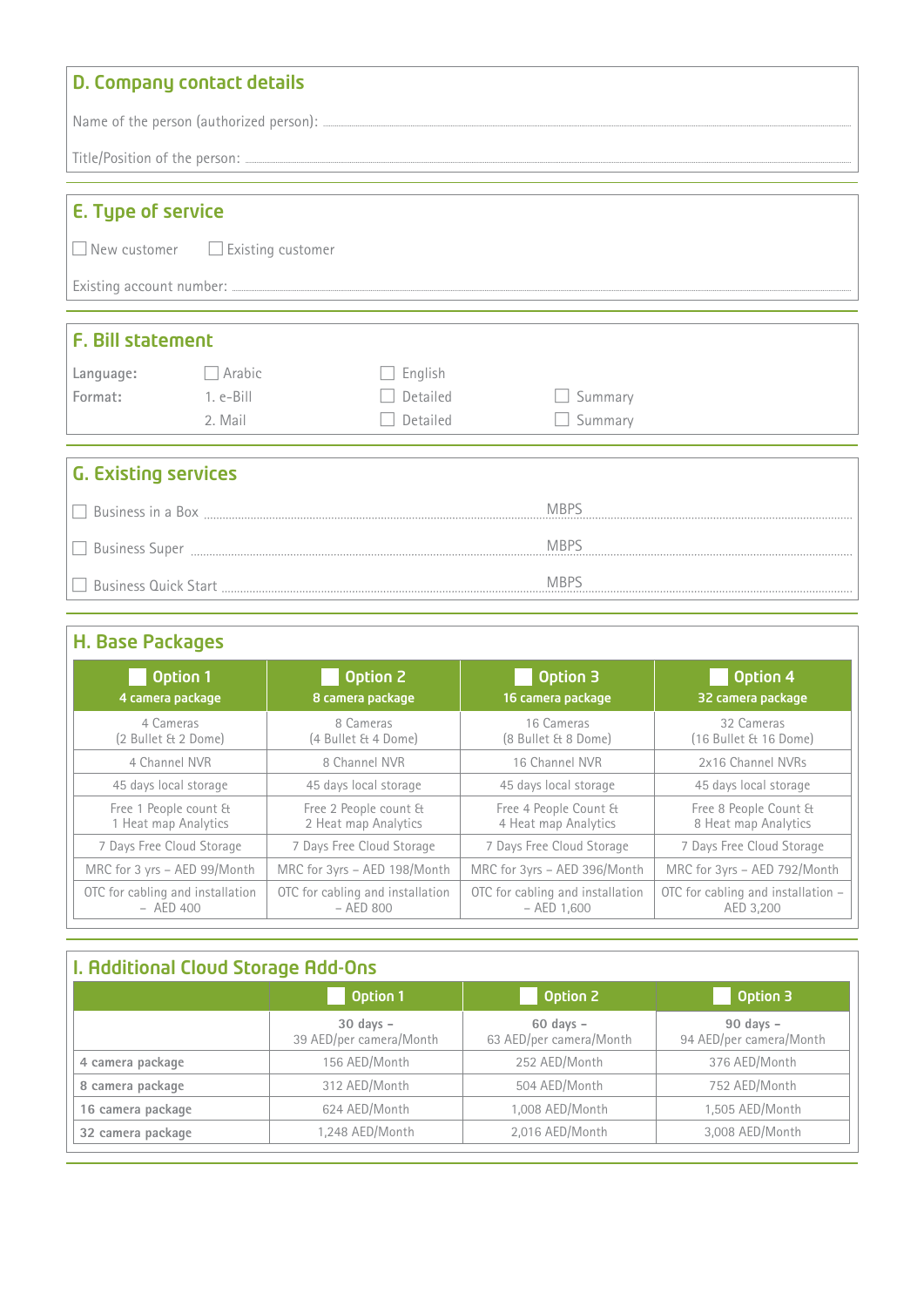| J. Additional Camera Add-Ons |                |          |
|------------------------------|----------------|----------|
| Camera Add-On                | <b>Charges</b> | Quantity |
| Monthly rental               | AED 39         |          |
| Installation OTC             | AFD 100        |          |

| K. Additional NVR Add-Ons |                |                |
|---------------------------|----------------|----------------|
|                           | <b>Charges</b> | Monthly rental |
| 4 Channel NVR             | AED 49         |                |
| 8 Channel NVR             | <b>AED 98</b>  |                |
| 16 Channel NVR            | AED 196        |                |
| 2x16 Channel NVR          | AED 392        |                |

|          | L. Additional Video Analytics Add-Ons |                               |                 |
|----------|---------------------------------------|-------------------------------|-----------------|
|          | <b>Features</b>                       | <b>Monthly Rental Charges</b> | <b>Quantity</b> |
| Option 1 | People Count                          | AED 49                        |                 |
| Option 2 | Heat maps                             | AED 49                        |                 |
| Option 3 | Demographics                          | AED 49                        |                 |
| Option 4 | Queue management                      | AED 49                        |                 |

### M. Required documents

1. Emirates ID

3. Power of Attorney of the signing person

2. Valid passport copy of the sponsor/partner

N. Your authorization

I/We clearly understand that by completing and signing this application form, I/We conform to Etisalat's Terms and Conditions of Video Surveillance as a Service. The Terms and Conditions of this Service is an integral part of Etisalat's Terms and Conditions of the associated Services.

4. Trade license

### For official use only

| Title: |
|--------|
|        |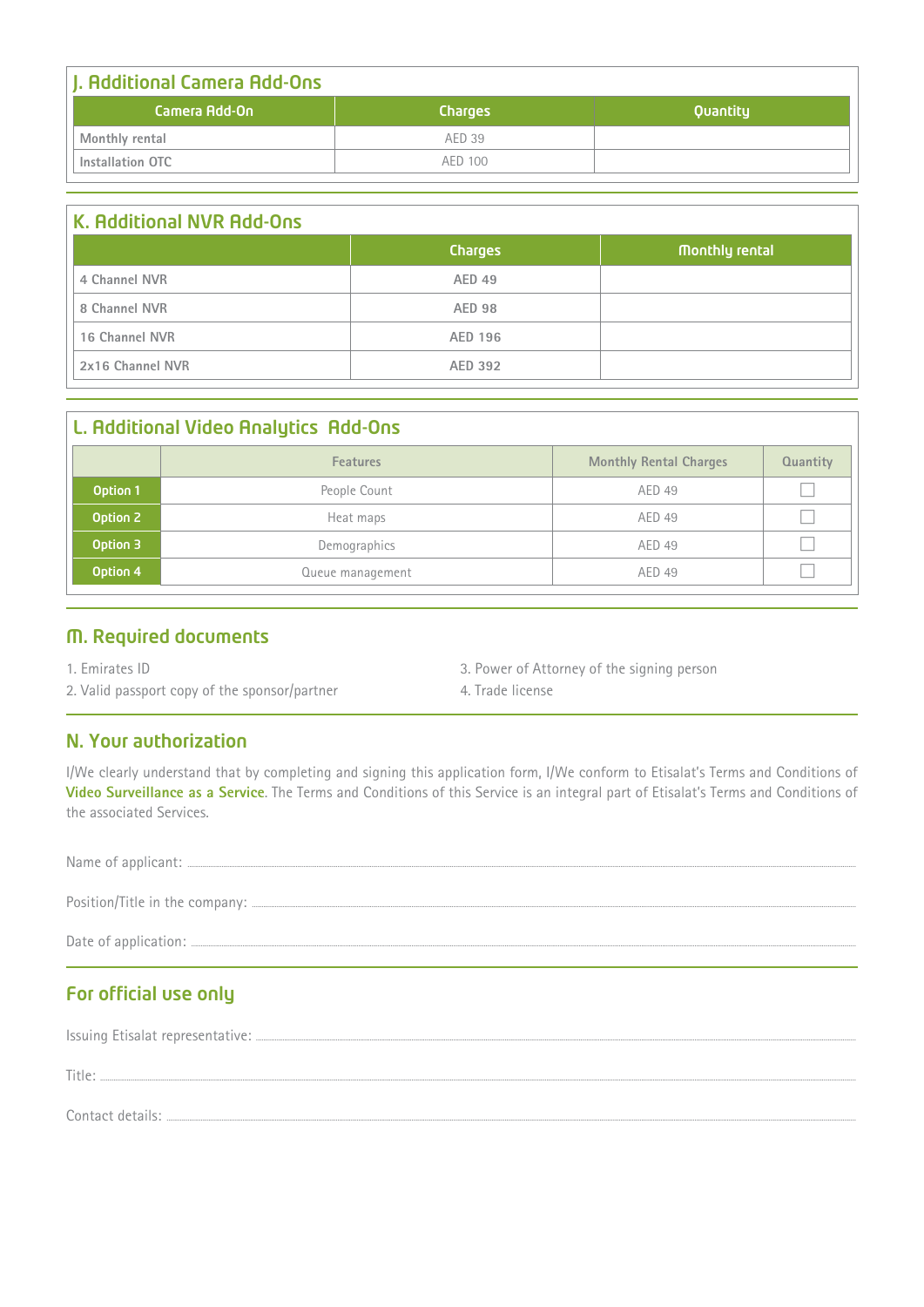# Conditions and Terms Video Surveillance as a Service

#### 1. INTRODUCTION

These specific terms and conditions ("Service Specific Terms") apply in in the total conditions (Service Specific terms) approved the customer relation to the provision of the Service by Etisalat to the Customer Etistical between the provision of the Service by Ensuite to the ediscomer, in<br>addition to the other constituent parts of the Agreement between Etisalai and the Customer

#### 2. DEFINITIONS

- a. "Agreement" means the entire contractual agreement between Etisalat and the Customer in relation to the Service, comprising of those constituent parts listed in Clause 2.1 of the General T&Cs (Business).
- b. "Customer" means the person/entity who purchases or subscribes to the .Service
- c. "Etisalat" means Emirates Telecommunications Corporation PSC.
- d. "Effective Date" means the date on which the Service Application Form is submitted to and accepted by Etisalat;
- "General T&Cs (Business)" means Etisalat's general terms and conditions for business products and services which are published on Etisalat's<br>website and are available through the other communications channels referred to in Clause 34 of the General T&Cs (Business).
- f. "Minimum Term" has the meaning given to it in Clause 4(b).
- a. "Term" means the term of VSaaS Service as determined under Clause 4 h. "VSaaS Content" means any and all content (including all images,
- video, audiovisual and data) captured, collected or uploaded as part<br>of the VSaaS Service, including all content hosted by Etisalat as part<br>of the VSaaS Service, which shall be Content for the purpose of the .Agreement
- i. "VSaaS Service" or "Service" means the video surveillance as a service "<br>provision to be supplied by Etisalat to Customer, as described in more detail in Clause 3, which shall be a Service for the purpose of the .Agreement

#### **B. SERVICE DESCRIPTION**

Ftisalat VSaaS Service is a managed CCTV service providing surveillance hardware voltable provide is a managed CETV service providing sarvening<br>solution packages to customers. The packages include hardware (cameras and network video recorders or NVRs), software (Video<br>Management Solution with cloud storage) for remote viewing on customer mobile devices). Customer has the option to subscribe to one,<br>multiple or all add-ons available for cameras, NVRs, cloud storage, and .analytics

#### **Etisalat Scope of Works**

The scope of the VSaaS Service may include any or all of the following  $\Box$ elements (as detailed in the relevant Service Application Form):

- 1. Installation of new IP cameras (bullet and dome) 2. Installation of NVR with local storage
- 
- 3. Frable available analytics (for which purposes, Etisalat may require access to the VSaaS Content hosted on behalf of Customer)
- Provision of the required cloud-based storage as per the Service Packages described in Clause (3/C & D) and for video streaming only and not for any perosnel use.
- 5. Provide access to video recording software (web based and mo (app
- 6. Provide managed service for all those components including repair Service to the those components including replate or replace warranty (as detailed in Clause 10 of these Service Specific Terms).
- 7. Complete reactive monitoring and management of the hosted infrastructure from Etisalat Managed Service Solution ("MSS") team for the contracted term
- 8. VSaaS Content viewing and downloading will be responsibility of the Customer.
- The VSaaS Service is offered in a number of variations ("Service Packages") defined in the Service Application Form. Customer has<br>option of enhancing the packages by increasing cloud storage and<br>adding additional NVRs and cameras. Customer can also add additional analytics, subject to per analytics per camera.
- Etisalat will deliver to the Customer cameras and NVR's with local storage device (i.e. Hard Disk) depending on the Service Packages<br>ordered by the Customers. The Customer may request additional<br>NVR's with local storage, cameras, additional cloud storage and<br>advanced business analytics, w additionally. All cameras, NVRs and other hardware or equipment<br>delivered to Customer, installed at the Customer Site or used in<br>connection with the VSaaS Service shall be Etisalat Equipment for the purpose of the Agreement until customer clears Etisalat hardware costs . Please see Clause 8 of the General T&C (Business) for the provisions<br>governing the Etisalat Equipment.
- e. Customer can subscribe to multiple packages for one or multiple sites, each of which shall be at Customer Site for the purpose of the Agreement. Please see Clause 7 of the General T&C (Business) for the provisions governing access to any Customer Site.
- f. Customer will be given a password protected access with single sign on<br>to login into Etisalat B2B portal or Etisalat mobile app.
- n The VSaaS Service information made available to Customer may depending on the Service Packages detailed in the relevant Service<br>Application Form, include:
	- 1. live view per camera /site
	- 2. recordings per camera /site
	- 3. analytics reports
- h. Customer can access, copy or remove videos directly through local storage. USB port is provided in NVR for these operations.
- i. This Agreement governs the subscription and the use of VSaaS<br>Service. Save for the Service Packages detailed in the relevant Service supplication Form, any requirement of associated and/or supplementary hardware, software, civil or mechanical work shall be the sole<br>responsibility of the Customer. ETISALAT may alter, expand, or reduce The classified in the case with a cordance with Clause the features of the Service from time to time in accordance with Clause 24 of the General T&C (Business).
- Dependencies:

|<br>|}

- a. The VSaaS Service requires that Customer must have at-least any one of the following base services to avail the VSaaS service.
	- i Business Super
	- ii. Business Super Plus
	- iii. Business in a Box (BIAB v.1, and BIAB v.2 UCAAS)
- iv. Business Quick Start (Business Super + Voice)
- b. The managed router and access devices (e.g. ONT) should be on UPS power provided by the Customer.
- c. Building and layout diagrams should be provided by the Customer in advance of installation
- **External/Internal Shifting**

The Customer shall not be permitted to move the location of any of the Etisalat Equipment at the Customer Site used to deliver the VSaaS<br>Service, unless such move is needed in accordance with the provisions of this section or otherwise the prior written consent of Ftisalat is .obtained

EXTERNAL SHIFTING

- i. The Customer may only move the Etisalat Equipment for the VSaaS Service to a different Customer Site where the base internet a to move to a three controlled also move the business controlled and the business new Customer Site
- ii. Customer will be charged an additional one time charge (OTC) on<br>the base product, which includes OTC for external shifting of the<br>VSaaS Service per Customer Site to which the move relates. INTERNAL SHIFTING
- 
- i. Relocating Etisalat Equipment for the VSaaS Service within the existing Customer Site in which the is permitted.
- ii. Customer will be charged an additional OTC for internal shifting per<br>Customer Site, regardless of the number of cameras, as detailed in the Service Application Form.

#### Exclusions<sup>1</sup>

The following matters shall not be included in the VSaaS Service and/or the Etisalat Equipment to be provided by Etisalat and shall be the sole responsibility of the Customer

- 1. civil / electrical/ plumbing
- 2. Customer to provision for its own LCD monitor and monitoring workstations for viewing Content;
- .Racks 3.
- 4. Conduit should be in place for pulling CCTV cables
- 5. Luxury and designer false ceiling opening to lay cables.

#### 4. COMMENCEMENT AND DURATION

The Agreement is valid and binding on and from the Effective Date. The Agreement will commence on the Effective Date and will remain in force for a period of 3 years (36 months) (the "Minimum Term").<br>and continue thereafter, unless and until terminated by either Party in<br>accordance with the terms and conditions of the Agreement, including Clause 13 and 14 of these Service Specific Terms

#### 5. CUSTOMER OBLIGATIONS AND RESTRICTIONS

- Customer to provide power to the Etisalat Equipment
- b. Customer to provide access to LAN Network for the Etisalat Foujoment. VSAAS service orders cannot be cancelled once appointment is set, or a physical site visit is done.
- d. Service cabling includes tunneling only by Etisalat BSFM, and extra cabling is chargeable, 20m is given by default per camera.
- Customer to provide access to Internet connection and router. Customer constants to prothe access to missing connection and contain accessible is responsible to ensure vacant LAN norts on Pitcalat router to connect arrange may customer may arrange the NVRs. In absence of a vacant LAN port, Customer may arrange additional switch.
- Customer to ensure sufficient available bandwidth on current network . and the contract of the contract of the camera in the camera needs 2.5 Mbps upload speed approximately).
- Equipment physical and access security will be the Customer's responsibility. Customer is responsible for physical security of the video. stored in NVR
- Customer shall provide Etisalat with office space and communication facilities (Telephone/Internet) on each Customer Site, including such<br>assistance as reasonably requested by Etisalat in order for Etisalat to assistance as reasonably
- i. Customer shall also provide necessary access to IT/ general<br>infrastructure to the Etisalat's project team, including such assistance<br>as reasonably requested by Etisalat in order for Etisalat to deliver the VSaaS Service.
- Customer shall be responsible for integration of any kind to any other system with the VSaaS Service and any integration is not within scope<br>of Etisalat's obligations under this Agreement.
- Provision of Telecom link connectivity to each computer located at the .responsibility s'Customer is Site Customer
- I. Stable power supply to the Customer Site systems is the Customer's .responsibility
- m. Customer is obligated to timely provide all relevant information and assistance required by Etisalat to deliver the Service to Customer.
- Customer is responsible for all persons accessing the VSaaS Content using the Customer's accounts and passwords
- o. Customer is responsible for maintaining the confidentiality of Customer's accounts, passwords and personal identification numbers used with Customer's accounts.
- p. Customer shall abide by the rules and quality assurance standards adopted by Etisalat for proper use of the VSaaS Service systems.
- q. The Customer shall be fully responsible for losses, damages or<br>breakdowns of Customer Site and/or VSaaS systems and Etisalat<br>Equipment arising from negligence or misuse during VSaaS Service equipment drising from hogingence of misase daring visual service .arise

#### $C$ ustomer<sup></sup>

- a. is the sole owner of and solely responsible for all VSaaS Content (including a personal data contained therein);
- b. agrees that it shall comply with and ensure the Content is in  $\overline{a}$  mpliance with the requirements of Clause 6.2 of the General T&C compnance
- c. shall ensure the removal or deletion of any VSaaS Content which is not in compliance with the requirements of Clause 6.2(a) or (b) of the General T&C (Business); and
- d. acknowledges that Etisalat has no responsibility for any VSaaS Content (and where Etisalat provides cloud-based storage, Etisalat<br>shall be a hosting provider only and not responsible for the VSaaS Content itself).
- s. Customer shall be responsible for determining the location of cameras and NVRs and shall ensure such locations are appropriate and in and invisit and shall ensure sure.<br>compliance with applicable law.
- Customer shall ensure all necessary notices or signage informing individuals of the existence of the cameras and NVRs at the Customer<br>Site shall be displayed and/or bought to the attention of all relevant individuals. Customer shall be responsible for the content of such ......<br>notices.
- u. Customer shall comply with all applicable laws and regulations while using the VSaaS Service as well as any usage of the images recorded asing the vsaas service as well as any asage of and stored of any individual by the VSaaS Service.

#### **6. ETISALAT'S OBLIGATIONS**

Etisalat will provide the Service to the Customer based on these Service<br>Specific Terms together with the other constituent parts of the Agreement, specific terms together than the<br>and in accordance with the law.

#### 7. CHARGES, BILLING AND PAYMENT

Please see Clause 12 of the General T&Cs (Business) for the charges, billing and payment provisions that apply to the Service.

#### 8. CUSTOMER CREDIT, ADVANCE PAYMENTS AND DEPOSITS

Please see Clause 13 of the General T&Cs (Business) for the customer credit, advance payment and deposit provisions that apply to the Service.

#### **9. INSTALLATION**

- Etisalat will be responsible for the installation of the Etisalat Equipment Etisalat will be responsible for the installation of the Etisalat equipment and will install the Etisalat Equipment detailed in the relevant Service Application Form, which may include Camera/s, NVR/s, including<br>cabling from camera points to NVR port with an active route to the Edding non-cancel points to two port which an active route to the cover up to twenty (20) metres of ethernet cable per camera. Additional charges applicable for points beyond twenty (20) metres.
- Etisalat will coordinate with Customer to obtain all relevant inform needed to carry out standard installation and configuration of the Etisalat Equipment.
- c. Configuration and provisioning of devices to Etisalat Video Management<br>System (the "VMS") and on-boarding of user accounts through remote configuration portals will be provided by Etisalat team.
- Installation, activation and ongoing support shall be provided by Etisalat's Business Service Fulfilment team.
- e. Customer shall ensure Customer Site readiness to ensure no delay<br>occurs for installation of the VSaaS Service. Customer Site readiness<br>shall include but not be limited to the internal structured cabling, main power supply, proper ventilation or air conditioning, rack mounting<br>cabinet and the safety environment of all installed Etisalat equipment at the Customer's site.
- Delivery and installation of Etisalat Equipment will be carried out on dates agreed between Etisalat and Customer following acceptance of<br>the Service Application Form (which shall typically be within three (3)<br>to five (5) business days), provided that Etisalat delivery dates are an estimate based on current lead times. Ftisalat will use commercially between also and cancele can almost ensuite with use commercially reasonable efforts to deliver the Etisalat Equipment as agreed between the Parties and specified in the Agreement.
- g. If Customer delays result in delay in delivery of the VSaaS Service for<br>more than thirty (30) calendar days from the agreed delivery date,<br>Etisalat will cancel the Service Application Form and the Customer will he liable for early termination charges.
- Installation and subsequent relocation/ shifting of the VSaaS Services shall only be carried out during normal business hours (Sunday to<br>Thursday: 8:00 AM – 2:00 PM / 3:00 PM – 6:00 PM) and shall not be<br>carried out during public holidays.